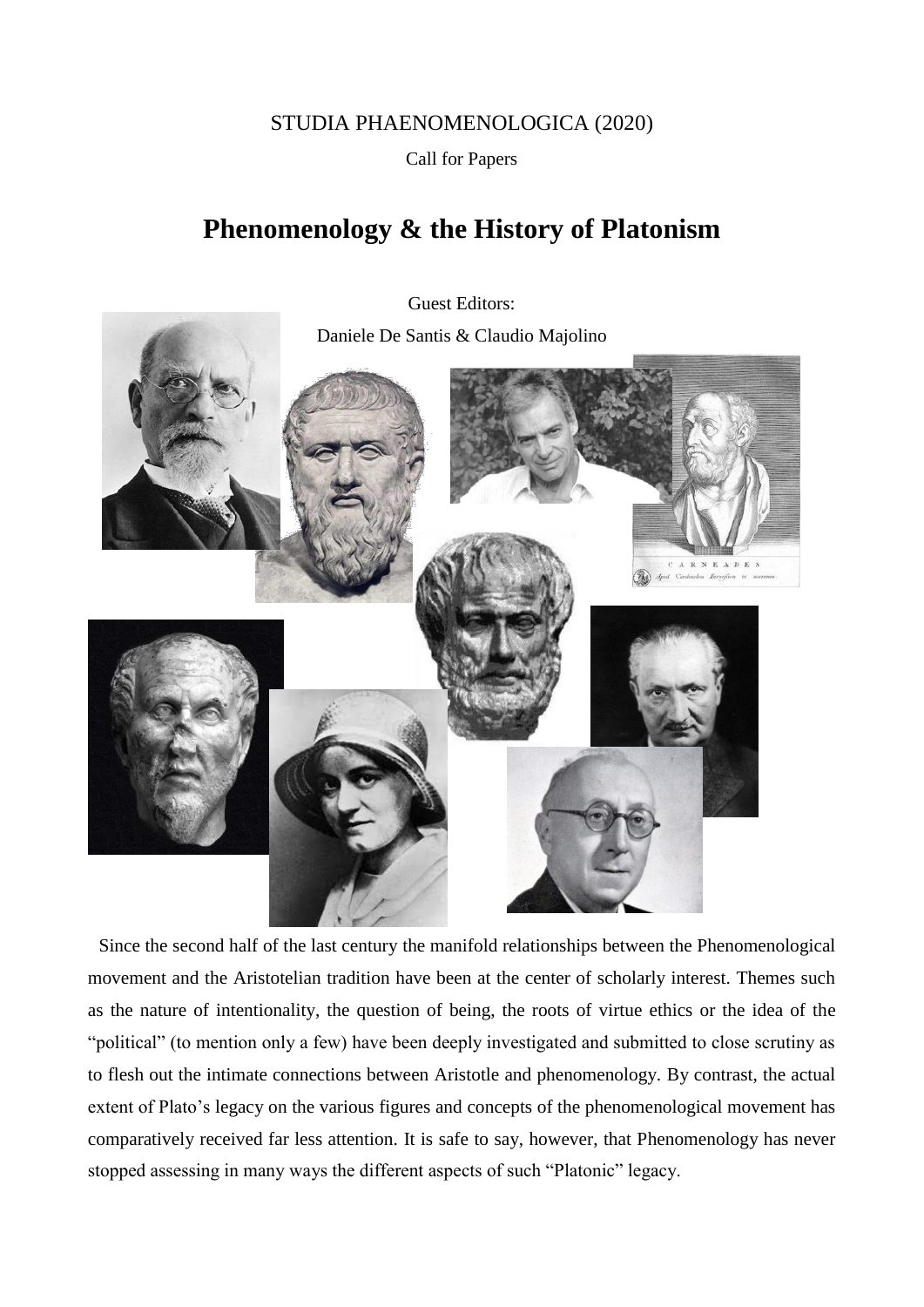On the one hand, phenomenologists have never ceased to confront themselves with and experiment new "variations" on Plato's conceptuality: from Husserl's early appraisal of Lotze's theory of ideas to his mature endorsement of an overtly Platonic "ideal" of philosophy; from Heidegger's lectures on the *Sophist* to his claim that metaphysics as such is Platonism; from Patočka's interpretation of the "care of the soul" as the spiritual "foundation" of Europe to his idea of "negative Platonism"; not to mention Antonio Banfi's transcendental reading of Plato or Enzo Paci's interest in the *Parmenides* and the *Phaedrus*; Levinas' constant references to "the Good" in the *Republic* or Edith Stein's systematic appropriation of Platonic and neo-Platonic "metaphysical" motives; Alexandre Koyré's Platonic reading of Galileo or Jacob Klein's approach to the eidetic numbers; Adof Reinach's motto "*Phänomenologie als Rückgang zu Platon*" or Roman Ingarden's assessment of the doctrine of ideas as the basis for any possible material ontology.

But there is definitively more. For, on the other hand, if some "phenomenologists" have actually commented on Plato's dialogues or openly tackled some of the claims characterizing the Platonic tradition, others have rather followed an entirely different path. Authors such as Sartre, Merleau-Ponty and Michel Henry, for instance, implicitly resort to Platonic ideas and mobilize Platonic themes without making their strategy perspicuous. For the presence of Plato's legacy in phenomenology is far from being limited to the *explicit discussion and/or critique of Plato's texts and themes.*

The ambition of the present *call for papers* is to invite scholars (both phenomenologists and Plato scholars) to explore the relations between  $20<sup>th</sup>$  century phenomenology and "history of Platonism(s)" in order to provide what could be characterized as a first and systematic "cartography" of all those motives that—*implicitly* or *explicitly*, *directly* or *indirectly*, in a *positive*, *negative* or even *opposite* way—animate them and their intertwined histories.

\* \* \*

We welcome submissions on any aspects of the relation between phenomenology and the Platonic legacy. These include, but are not limited to:

- Phenomenology and the history of (ancient and modern) Platonism;
- Phenomenology and Neo-Platonism;
- The doctrine of principles;
- Phenomenological interpretations of Plato's doctrine of forms or Plato's philosophy as a whole;
- Phenomenological criticisms of Plato and the Platonic legacy;